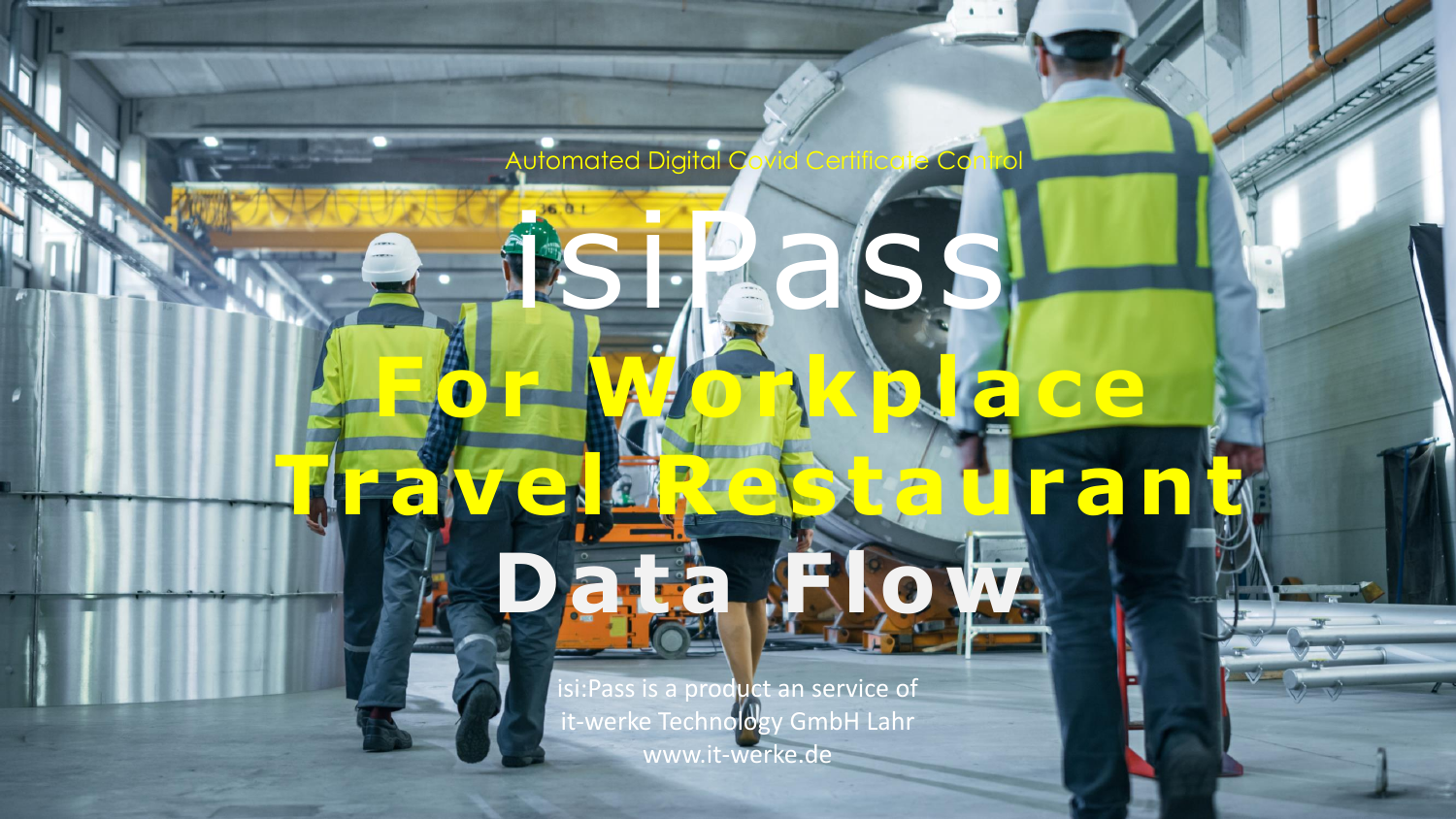

 $\odot$ 

 $\overline{\mathbf{N}}$  $\circ$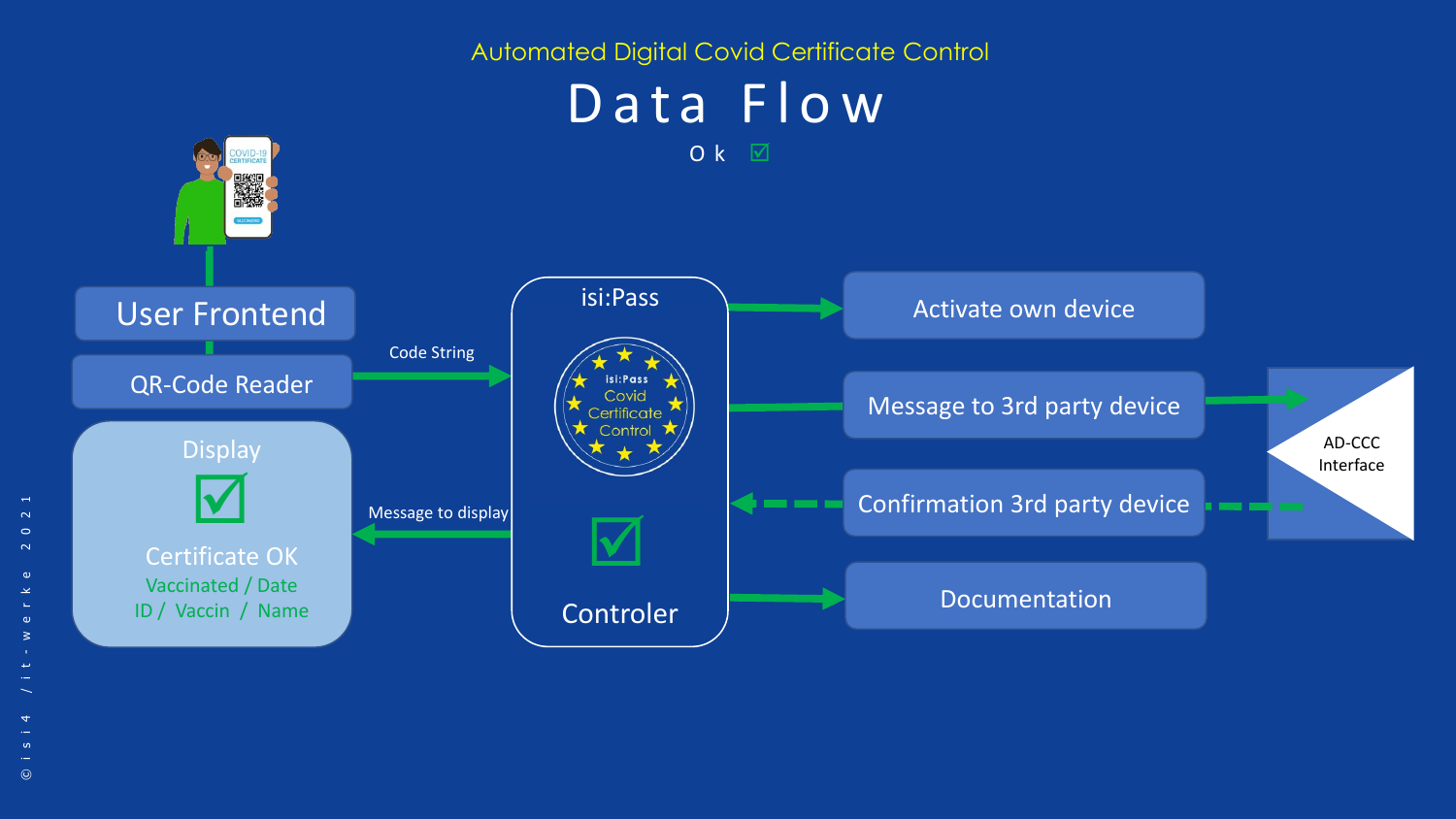

 $\rightarrow$ 

 $\sim$